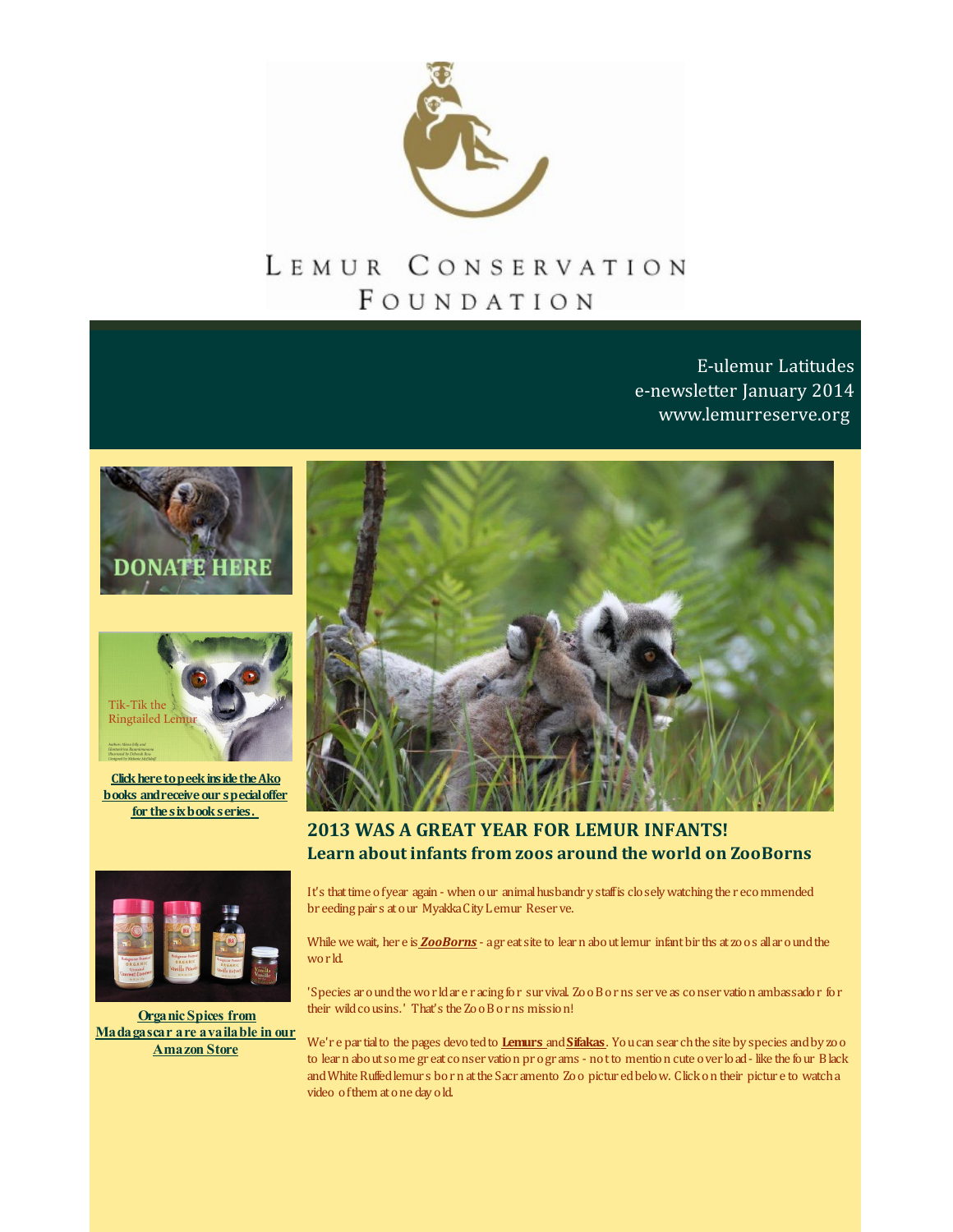







photo cour tesy ofthe Sacr amento Zoo - *Click for a video ofthe one day old [infants](http://r20.rs6.net/tn.jsp?f=001e9oCym9nfXmvSGoIAHaXu6ziK_u4J40HZkUuyp2q1AsbZCr8yMnFXTWHVf5dl2yuZ6xgrFT6xGYbvznrOhhd2buD4qoVAgvWUh1gtyBm621QYvuV2QUXpKEWB6yHCCjVviXBwwW75J9v_wA10IYj4G92LkSK2xHlVU24renXuN2D2KJdefDTZg==&c=&ch=)*

LCF has eight breeding recommendations for this year : 3 Ring-tailed lemur pair s, 2 Mongoose lemur pair s, 2 Collar edlemur pair s, and1 Redruffedlemur pair . This char t shows peakbr eeding andbir th seasons for eachofour br eeding r ecommendations.

**SPECIES** Ring-tailed lemur (Lemur catta) Red ruffed lemur (Varecia rubra) Collared lemur (Eulemur collaris) Mongoose lemur (Eulemur mongoz)

| PEAK BREEDING SEASON North America |
|------------------------------------|
|                                    |
| Oct.-Dec.                          |
| Jan.-Feb.                          |
| Nov.-Jan.                          |
| Nov.-Feb.                          |
|                                    |

PEAK BIRTH SEASON North America Mar.-May Apr.-May Mar.-May Mar.-June



**TheLemur ConservationFoundationis dedicatedtothepreservationoftheprimates ofMadagascar throughconservation, education, andresearch. Leanmoreat** *[www.lemurreserve.org](http://r20.rs6.net/tn.jsp?f=001e9oCym9nfXmvSGoIAHaXu6ziK_u4J40HZkUuyp2q1AsbZCr8yMnFXU2uUs5peU111b-FO9CUQzplmSa3coLLZ6ZBshPMz3Xbyta5gTFIU9P1otNYtDPJ0lPCLe7xgxXRUrhCD-J63CpVCWmFaMurQLsVxRBPR7XT0Zk78spNEuA=&c=&ch=)*

**NO MARGIN, NO MISSION We just learned that LCF has been selected to work with No Margin, No Mission!**

We are honor ed and excited to be part of this program! Thanks to **The Patterson Foundation** and the team at *No Margin*, No Mission.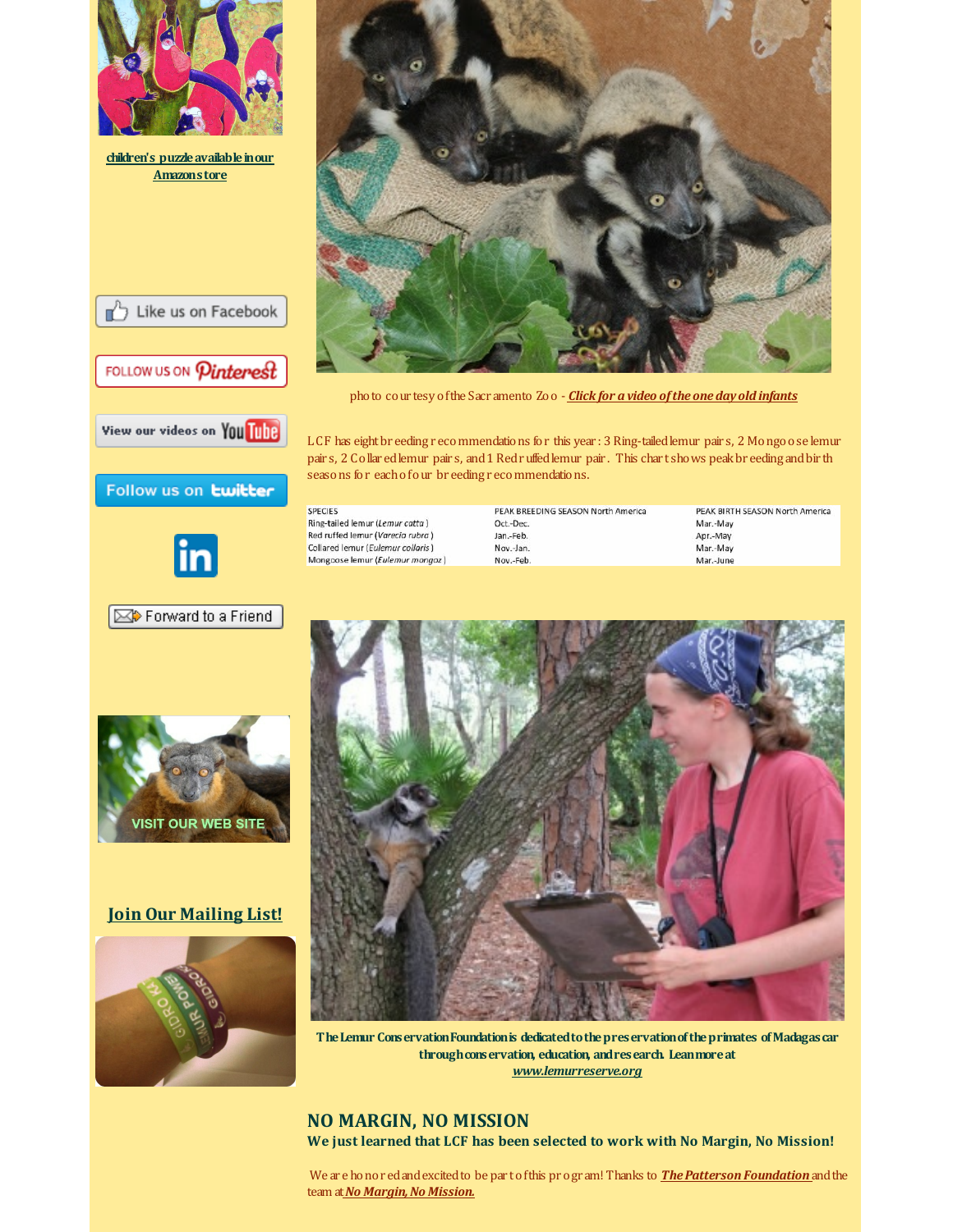Michael Oxman, Lar ry Clar kand the team at No Mar gin, No Mission made the announcement on Moday:

- HOT OFF THE PRESS!! **NoMargin, NoMission**is super excitedto announce the addition ofanother wonder ful FLORIDA-BASED [#NONPROFIT](http://r20.rs6.net/tn.jsp?f=001e9oCym9nfXmvSGoIAHaXu6ziK_u4J40HZkUuyp2q1AsbZCr8yMnFXTWHVf5dl2yuNgkh5T4uCFMI2e0LOInFOmgCweg04BFvwzo-dqjUtPWxuK07KKU3NY2PmNgYJZI3t1I9EzxX0ga31ID6aBZ8yo1d1446sXqFxbs6nsb5KR0x2Ky5WyTMjj0qHuNDJHE1UdxnFI0bzxE=&c=&ch=) -- the Lemur Conservation Foundation -- to our CLIENT ROSTER. Thanks to **THE PATTERSONFOUNDATION**, we'llbe helping this mission-focused or ganization incr ease their MARGIN so they can expand their  $\#MISSION$  $\#MISSION$  thr ough development of an [#EarnedIncome](http://r20.rs6.net/tn.jsp?f=001e9oCym9nfXmvSGoIAHaXu6ziK_u4J40HZkUuyp2q1AsbZCr8yMnFXTWHVf5dl2yud3lTmBQCgMD4hWpB3wr4B45KVN9Zaedi2zvPJLZcFoSvwkt-EAsluFghlOCUzoh12DSKDn14Mq8ks8lpkSovTohzyoBFFmB556Ssc6yKetHxSYaB-vbXEjg-0qjwfGhJtjq8gWODT5w=&c=&ch=)[#BusinessPlan](http://r20.rs6.net/tn.jsp?f=001e9oCym9nfXmvSGoIAHaXu6ziK_u4J40HZkUuyp2q1AsbZCr8yMnFXTWHVf5dl2yu3tNzaFFHcTNzDE1ngTUrdt0QxsZlY9A3hLirDqVDwBGTXRDc8q8vk51LEcXYKFFH7CjADfn58uXa56MGAoLkbIa0UChxAUMr3lxK6FbIv3FS65-RMbo1Gid6zhZupTgWg0qFlEYusGw=&c=&ch=). *[http://www.lemurreserve.org/mission.html](http://r20.rs6.net/tn.jsp?f=001e9oCym9nfXmvSGoIAHaXu6ziK_u4J40HZkUuyp2q1AsbZCr8yMnFXTWHVf5dl2yu0waVKg2NeNA35FGnPsvi_igaYDT7-pZtZiJp9LGI5qHBfKA8c82deh370Zsm4RFOIEWfBqCqwWxQc_teCcpwRAuAH074-R2sanMX7LdDS38Z9jjT1fZlG4BSAu8fZRzE&c=&ch=)*

Learn mor e aboutthe pr ojecton **ThePattersonFoundation's** blog: 'The Patter son Foundation spent the pastyear learning andunder standing the ser vice offer ings of**[NoMargin,](http://r20.rs6.net/tn.jsp?f=001e9oCym9nfXmvSGoIAHaXu6ziK_u4J40HZkUuyp2q1AsbZCr8yMnFXTWHVf5dl2yuGf_N2awyD9QE6vIMcs51ccZ6XIoPiIqzxxSi0wxIvnzoCRUbtMtnS97XHnJjrjblisHMykichdkyOcS7U_70YwotHjF4GER_gdo-B01o8O6tP-F5TNhiJw==&c=&ch=) NoMission**, asocial enter prise and national consulting practice that helps nonprofits diver sify r evenue, expandimpact, and buildalasting futur e thr oughentr epr eneur ship, innovation andbusiness str ategy.' *READ [MOREHERE](http://r20.rs6.net/tn.jsp?f=001e9oCym9nfXmvSGoIAHaXu6ziK_u4J40HZkUuyp2q1AsbZCr8yMnFXTWHVf5dl2yuOZJFy-vmembSYMl9QoE01asiOT86eKsDhCuDeHHX3pp4BroBQy1AeUstc-kHoxHJabpE1Y0NAknSrf8IUBbjUt6rK4aQFdEYrLI7sCBfy1mB7JnIGwND1-zHMNYKgs5rOGQO5__fwdwHPp10lZgl8JOqnGz2R9r-ZpzQlDiW6w8bSUZs8ve_yGlcpOY_uETQAtEeAsLeaMGtbxorEI7BuJPPQXXS4f9H&c=&ch=)*

Her e is mor e about**NoMargin, NoMission**: 'AtNo Mar gin, No Mission, we under standthe unique cir cumstances, challenges, andneeds ofnonpr ofits andthe foundations that suppor tthem. That's why we've tailor edour por tfolio ofinnovative andpr acticaloffer ings to help or ganizations in the social sector build diver sified revenue, expand their impact, and build a lasting futur e. We value entr epr eneur ship, innovation, andbusiness str ategy in thewor kwe do, andlookforwardto the pr ospectofshar ing our appr oachwithyour or ganization so you'r e better able to do thewor kyoudo. - *READ [MOREHERE](http://r20.rs6.net/tn.jsp?f=001e9oCym9nfXmvSGoIAHaXu6ziK_u4J40HZkUuyp2q1AsbZCr8yMnFXTWHVf5dl2yucN1ZXK098JvYRTPdT3160BZG6VW5NAdZOB1a6FBaTSzWt6Itj6m7NrNhldOqf_PmdGA1cR8HzQvjTMWwsTefp3twU8bq3S8qMDNvqymXC15cvorwGavPyJSQi6PWYnQTvsxAHc2m35k=&c=&ch=)*



## **IS THERE A KROGER NEAR YOU? EndangeredSpecies Chocolateintroduces anewchocolatebar featuring Ring-tailedlemurs.**

'New! Say hello to The Filled Bars, pr emium cho colate bars filled with pillows of natural dair y free cr eme. Eachdelicious bite is layer edwitha*[10%Promise](http://r20.rs6.net/tn.jsp?f=001e9oCym9nfXmvSGoIAHaXu6ziK_u4J40HZkUuyp2q1AsbZCr8yMnFXTWHVf5dl2yuCybOdwSRbwdE7mx_fyufg2-iejDba4pJpnU9Atyt86McdMaD16kAuYzL4ukSPwX4CJP3tZrUV9T4Ve0jO1hZ49rFpgAiQTF6a3zbL9e4bhl4FZHMVOouXw==&c=&ch=)* to suppor t species, habitatandhumanity. Available nowat**Kroger** andcoming soon her e andatother natur alfoodr etailer s.' - **CHOCOLATE BAR.COM [andEndangeredSpecies](http://r20.rs6.net/tn.jsp?f=001e9oCym9nfXmvSGoIAHaXu6ziK_u4J40HZkUuyp2q1AsbZCr8yMnFXTWHVf5dl2yuWMhITDOTzra_bezTlUX8uc2xJwT_F4K9MK4PHkD8qBTGGzYFchfqchrWzg0tPFyRBnmFAIlQfbJibp6G3mSG7mNqvTP-8ZkK76hxP8PHM5o=&c=&ch=) Chocolate.** *CLICKHERE to visit their web site,and learn more about this great companyand program.*

You can get the bar s now at Kr oger. We'll have some for your to try in time for Valentine's Day-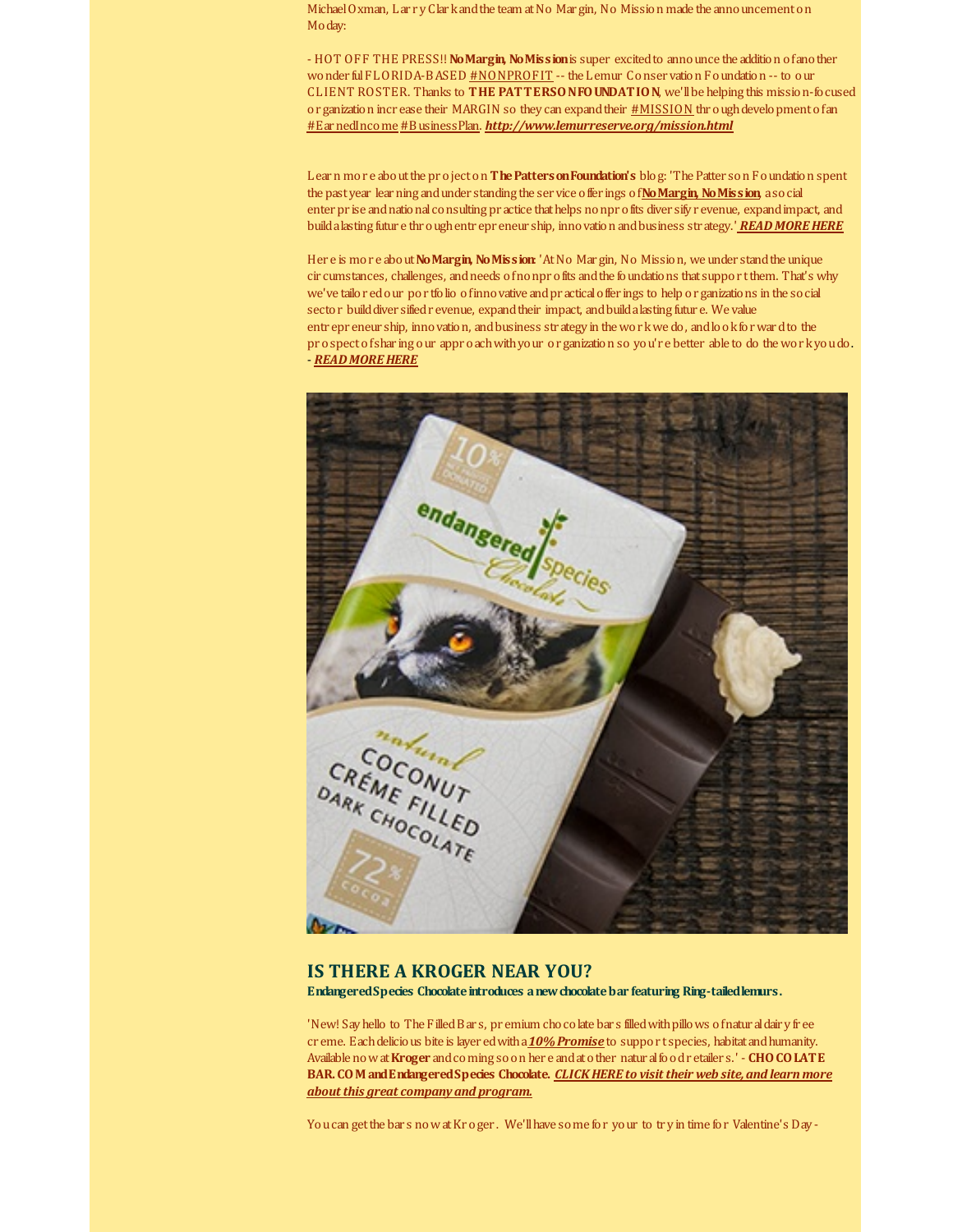



image ofMadagascar 's election pr ocess cour tesy ofthe BBC

## **MADAGASCAR ELECTION RESULTS**

The BBC andsever alother news or ganizations r epor tthe r esults ofMadagascar 's fir stpr esidential election since the militar y coup in 2009.

'Madagascar 's former finance minister , Her yRajaonar imampianina, has won the pr esidentialelection, officials in the Indian Ocean nation have announced.

Mr Rajaonar imampianina, allied to incumbent President Andry Rajoelina, won 53.5% of the vote in December 's run-off, the elector alcommission said. His r ival, RichardJean-Louis Robinson, has said the secondr oundwas r iggedandis demanding ar ecount.